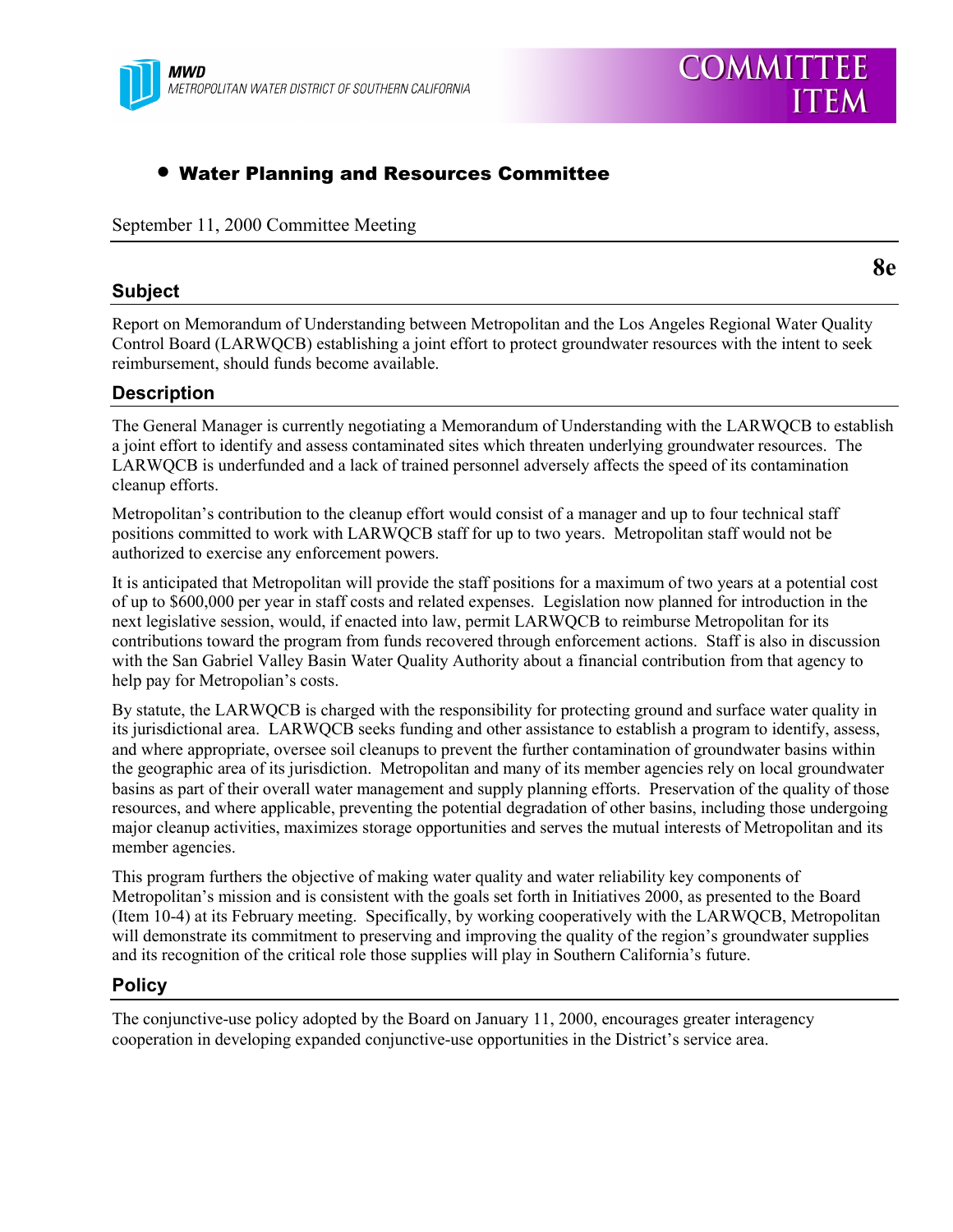## **Fiscal Impact**

Allocation of staff resources by the General Manager establishing a joint effort with the LARWQCB to protect groundwater supplies with the intent to seek reimbursement, should funds become available.

تمعا 9/7/2000<br>Date S *General Manager* 

BLA #365